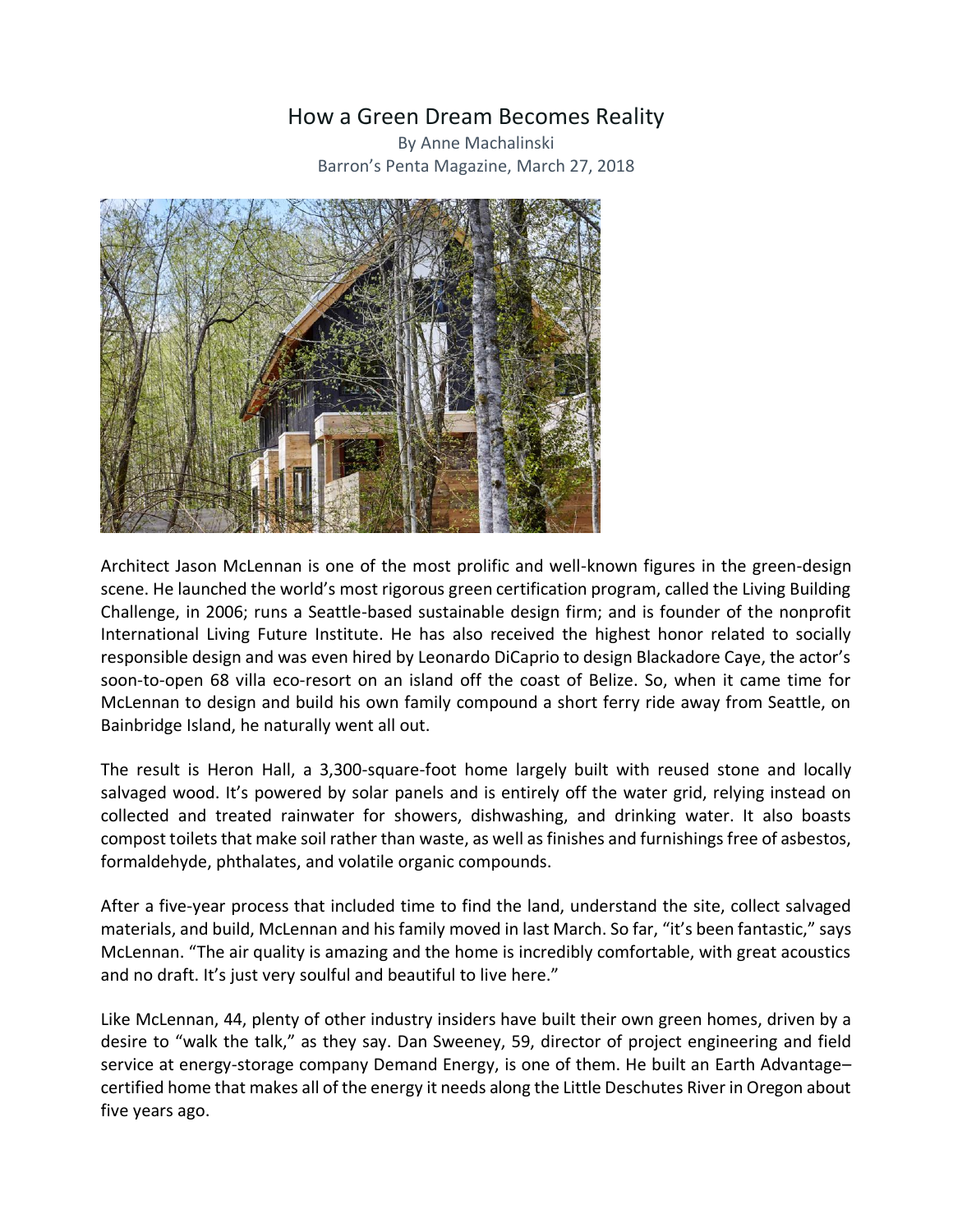Another is Terry Hancock, 60, who owns Hancock Real Estate, a commercial real estate business, and has worked on projects that are LEED-certified projects, which stands for Leadership in Energy and Environmental Design. Five years ago, he built his own LEED Gold-certified vacation home on Oregon's central coast—ideal for family gatherings. "Our goal was to have the most energy-efficient home possible so energy bills would never run them out of the house," he says of his family.



Roland Schallibaum's high-performance spec house in Beverly Hills, Calif. PHOTO: BRUNO HEIBRING

Together, these homes demonstrate a key point that sustainable designers stress: You don't have to sacrifice anything to construct a home built to the highest environmental standards.

If you want to go green, experts say the most important part is the planning. According to Matt Power, the editor in chief of Green Builder magazine, basic and early decisions, which include considerations such as the home's location, size, and how it is oriented, are often overlooked. "Location is one of the very first green building concerns," he says, noting that a property should ideally be a short commute to work and schools, or near public transportation. "That's going to be 30% of your eco footprint."

The next step is finding the right team to work with. Power says it's best to look for professionals with experience designing and building what the industry calls high-performance homes. Often used in lieu of "green," this term refers in part to how efficiently a home uses water and electricity, but also to how comfortable the home is and how pure its air and water are. With a team in place, the next step is to outline goals, experts say. These can be related to materials you'll use; the home's environmental impact; health factors, such as water and air quality; and intended financial savings. This is also the time to decide what certifications, if any, to work toward.

For architect Nathan Good, of Salem, Ore.–based Nathan Good Architects, the sweet spot for most of his clients, who include Sweeney and Hancock, is about 3,500 square feet. But there are outliers, such as a 36,000-sq.-ft. mansion he built for a client south of Denver that has innovative heating, utilizes both passive and active solar energy, and cost \$16 million to build.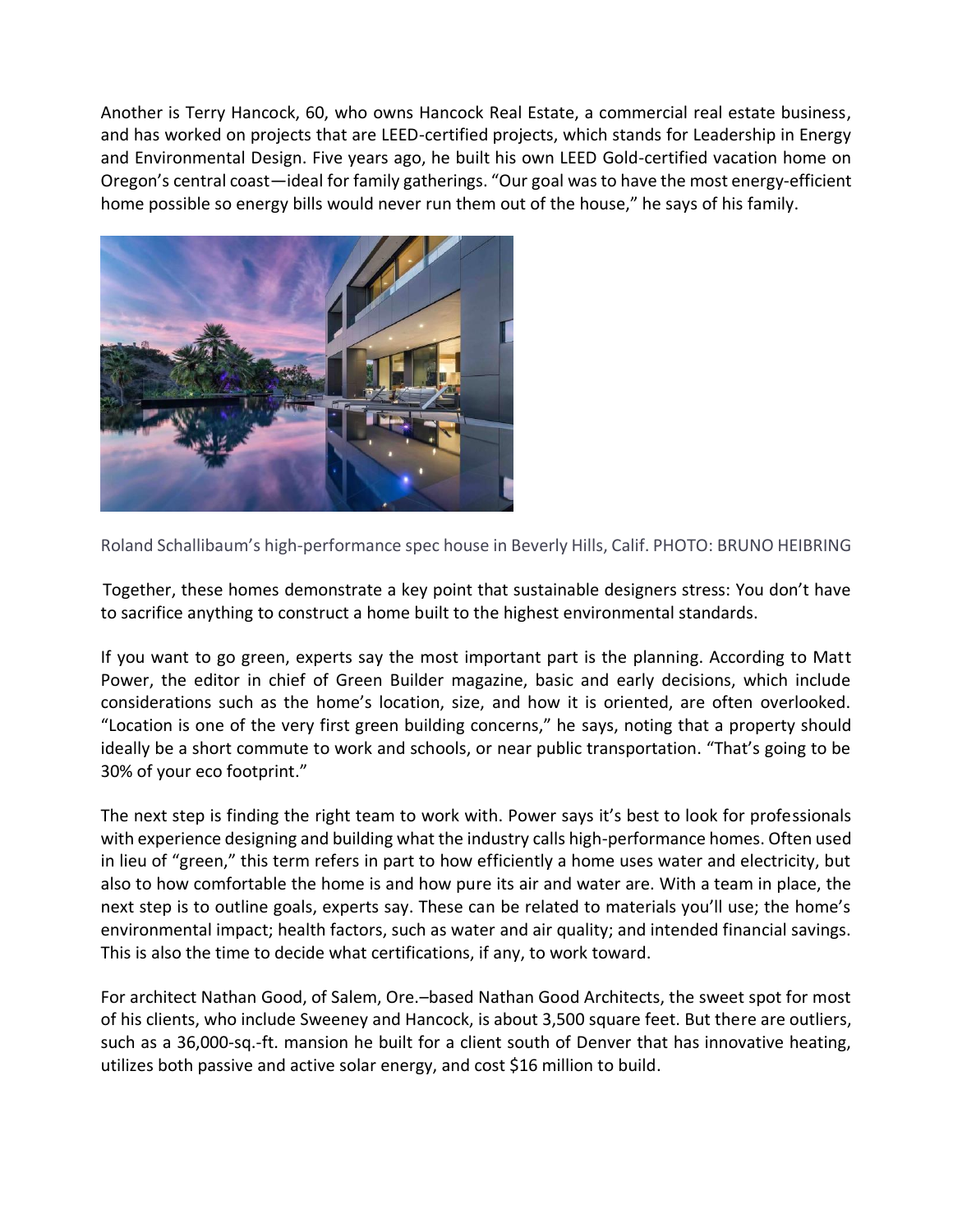

A green roof on an Oregon home, designed by architect Nathan Good, provides fire resistance and extra insulation. PHOTO: PHOTOGRAPH BY NATHAN GOOD

The good news, McLennan says, is that while he prefers homeowners to build small, "the environment doesn't understand house size. It understands impact." That's why he advocates that people building a bigger home should go for a deeper shade of green. "I would say that the more resources people use, the bigger responsibility they have to do more," he says. Once you're settled on an approximate size, an architect will also have to decide how to maximize the home's placement on the land to exploit its natural features.

Getting this right is something that Pasadena, Calif.–based architect Douglas Ewing of D.S. Ewing Architects specializes in. Using what he calls a sustainable methodology, he builds homes that are fit to the land they're built on and are meant to rely on the sun for warmth. "I build homes that at any time during the day and in any season, there's a place in the sun and a place in the shade," Ewing says, "so your home is always comfortable."

When it comes to materials, every high-performance home builder will stress the importance of insulation. But from there, some, like Ewing, will choose to locally source materials, while others, like McLennan, will prioritize building with reused or salvaged materials. Others will opt to use specialized materials shipped from locations around the world because they're considered the bestdesigned specifically with strength and resilience in mind.